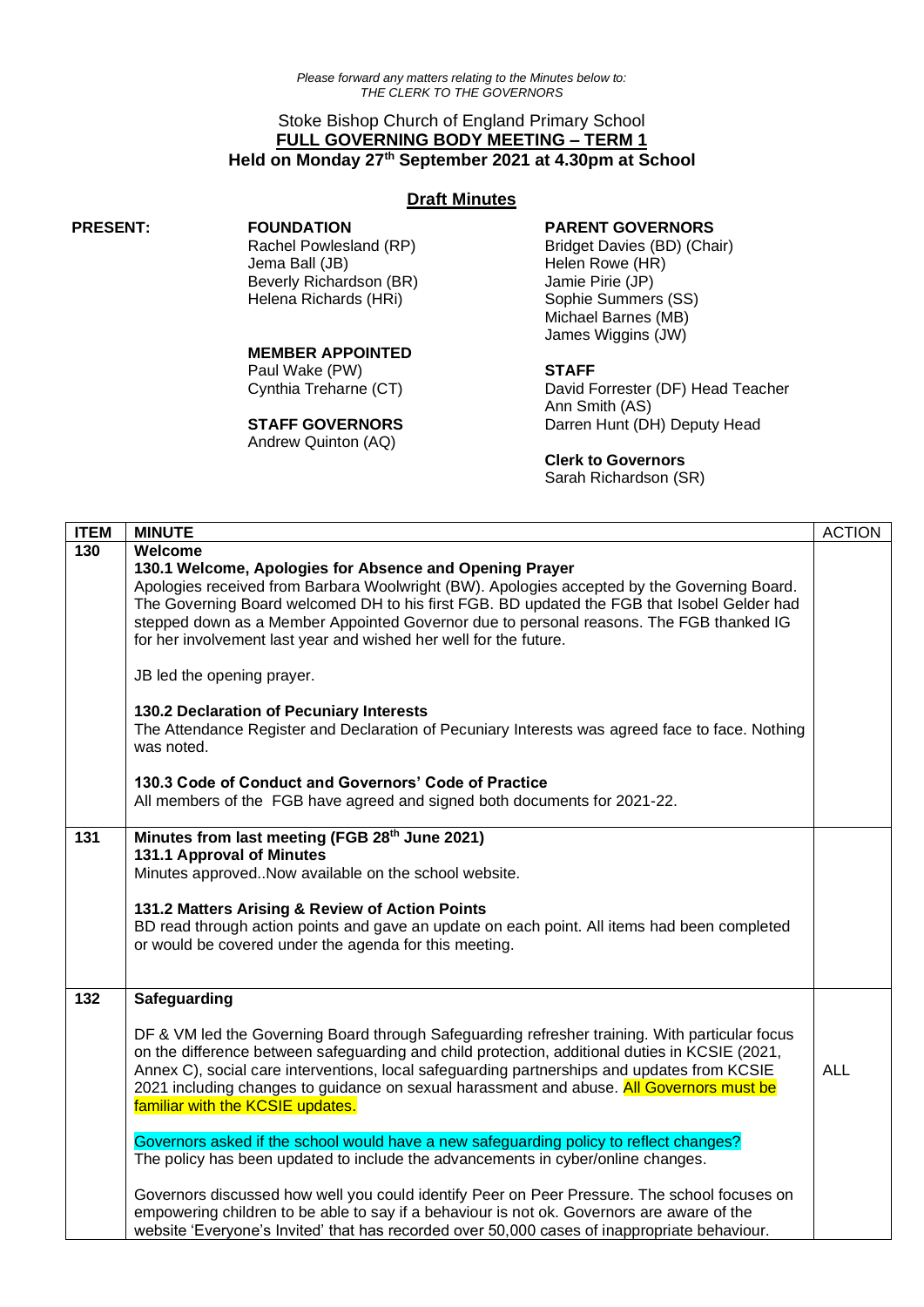|     | Governors asked if this is an area of focus across all year groups?<br>Yes it is but it will be handled age appropriately.                                                                                                                                                                                                                                                                                                                                                                                                                                                                     |           |
|-----|------------------------------------------------------------------------------------------------------------------------------------------------------------------------------------------------------------------------------------------------------------------------------------------------------------------------------------------------------------------------------------------------------------------------------------------------------------------------------------------------------------------------------------------------------------------------------------------------|-----------|
|     | Governors wanted to understand at what point parents are involved when there is a safeguarding                                                                                                                                                                                                                                                                                                                                                                                                                                                                                                 |           |
|     | incident?<br>It depends on the situation and the impact on the other child / adult involved. The language used<br>would be 'we've talked to your child today about xyz'.                                                                                                                                                                                                                                                                                                                                                                                                                       |           |
|     | Governors asked how the message can be communicated at school events?                                                                                                                                                                                                                                                                                                                                                                                                                                                                                                                          |           |
|     | School will communicate during hub events and send information to parents about the Safer<br>Schools App (Government led), which highlights sites that are created which may be unsafe for<br>children.                                                                                                                                                                                                                                                                                                                                                                                        |           |
|     | Governors asked how much is covered within the Jigsaw programme?<br>Jigsaw is very good and covers the statutory part of school curriculum but we cannot rely on it<br>totally to cover these issues in school. It is a programme school has full access too.                                                                                                                                                                                                                                                                                                                                  |           |
|     | Governors asked if school felt children knew where to go for help?<br>We have revised and reintroduced the 'Worry box' as an option as an anonymous route or at<br>least a safe space to share concerns alongside talking to all teaching staff. School will continue to<br>monitor this through Pupil Voice.                                                                                                                                                                                                                                                                                  |           |
| 133 | <b>EYFS Changes Update</b>                                                                                                                                                                                                                                                                                                                                                                                                                                                                                                                                                                     |           |
|     | VM presented the statutory changes within EYFS that have come into force this year with focus<br>on where children are now, where we want children to be in 7 years and how we are going to do<br>that.                                                                                                                                                                                                                                                                                                                                                                                        |           |
|     | VM will send to all Governors the bullet point list of the Statutory Framework.                                                                                                                                                                                                                                                                                                                                                                                                                                                                                                                | <b>VM</b> |
|     | Governors now have an understanding of the EYFS Statutory Framework 2021, assessment and<br>the Reception Baseline Assessment (RBA). VM highlighted that this data will not be seen by<br>school. It is submitted and reviewed when the child gets to year 6. School will continue therefore<br>with their own assessments, where the data is much more visible.                                                                                                                                                                                                                               |           |
| 134 | <b>Headteacher report</b>                                                                                                                                                                                                                                                                                                                                                                                                                                                                                                                                                                      |           |
|     | 134.1 Headteacher report<br>An extensive report was submitted to Governors before the meeting. Main positive points included:                                                                                                                                                                                                                                                                                                                                                                                                                                                                  |           |
|     | 1. Assemblies: Just having all of the children together to share ideas, and experiences once<br>again has been extremely refreshing. It is a chance to connect the whole school community<br>(no Reception at the moment) and experience the buzz of school. Although a number of Y1<br>children are still learning how to approach these occasions because they've never been in<br>an Assembly, they are learning fast - and contributing to the ideas and fun. The assemblies<br>are led by a good range of staff on a regular basis now so hopefully they remain fresh to the<br>children. |           |
|     | 2. Clubs and extra-curricular provision. It's great to see children getting involved in other<br>activities again.<br>3. SLT -The new members of the team really are getting around and making their presence                                                                                                                                                                                                                                                                                                                                                                                  |           |
|     | felt in a positive way.<br>4. Children's playtimes - To be able to watch children playing/ mixing on a pre-covid basis<br>is very heartening. The way they engage with each other and the scope of their play across<br>a lunchtime gives a warm, happy feeling.                                                                                                                                                                                                                                                                                                                               |           |
|     | <b>Questions from Governors</b><br>Data – all schools must be in the same position regarding out of date data. Do we know what<br>other schools are doing?<br>Everyone is doing something based on their internal processes. We need to remain clear about<br>our last statutory data, it's implications for the current year groups (especially at Y2 / 6) and then                                                                                                                                                                                                                           |           |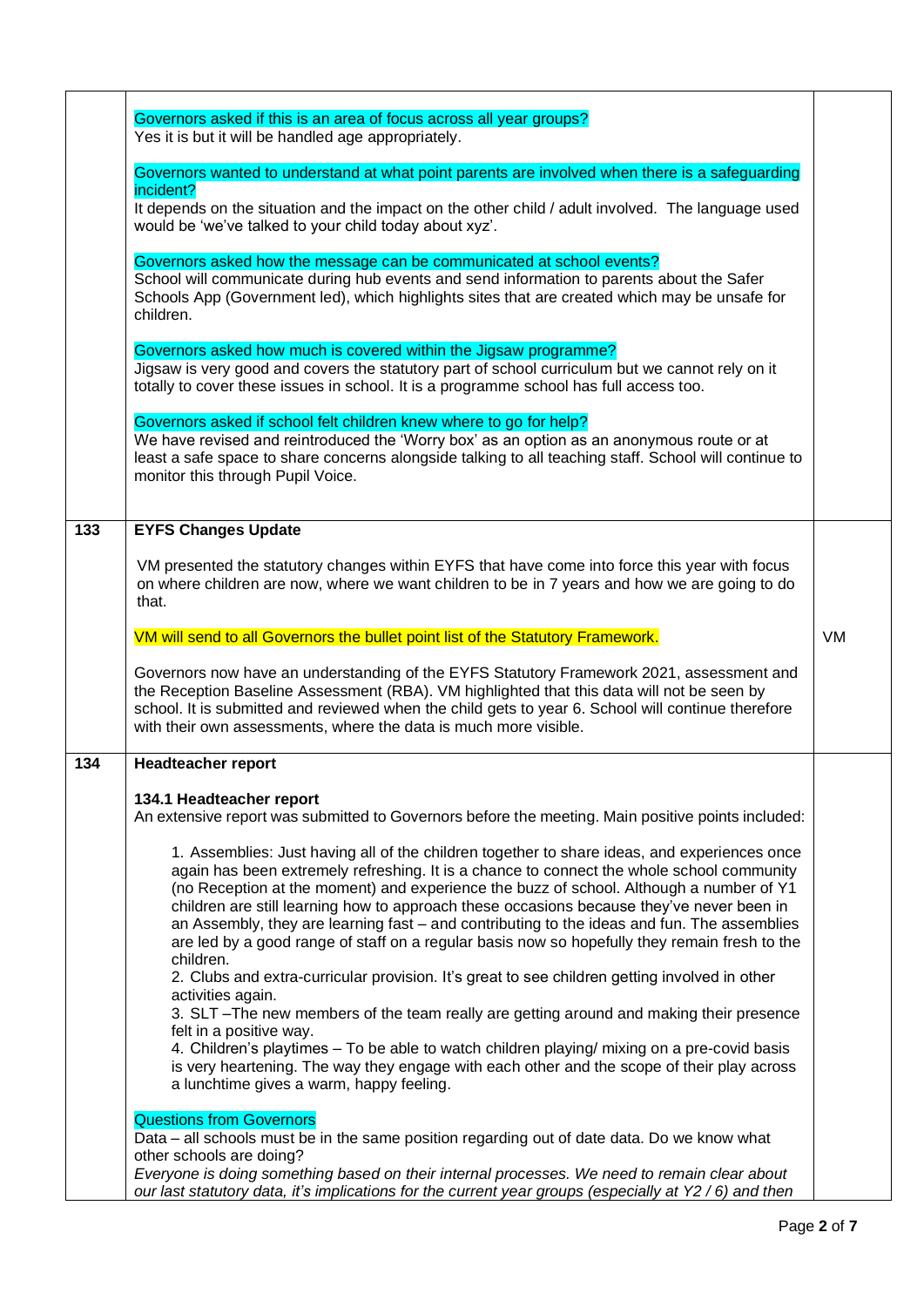*use our internal data effectively to indicate how children are progressing.*

The buddying has clearly been a quick success. How can we develop from here in other areas? *We have a programme of Pupil Roles & responsibilities that we are introducing that include a focus on children from Y3-5, mentoring younger year groups.*

How do we get new staff on board with the school vision / values / priorities? Is there something that governors should be doing to help settle them (not scare them)? *Through the work we are doing in Hubs and in the staff training. Using the language, explaining as we go and using their questioning to refine our understanding helps us all.*

Good to see that the Shine after school provision is going well. What extra-curricular opportunities are there available for all (ie not requiring parent payment)? You have previously said that there are some PP places available from certain providers but there will be other children who don't qualify for PP but where the cost of Shine sports is out of reach.

Yes that is the case. We do our best to supplement where it is possible and draw on 'donations' *and other support that we get to fund such things. There is no intention that children should miss out in these cases.*

You mentioned the amount of work required on the curriculum and to get everything 'ofsted' ready. What is in place to support staff and ensure they don't burn out by Christmas? *The Annual monitoring calendar and termly Training, monitoring & evaluation overviews are used in SLT to have an oversight of the balance that is being asked of staff/ we are working on*

Following on from the discussion around Learning from Covid, what IT are we continuing to use and is this consistent across school – Seesaw, Teams Meetings etc.? It would be a shame to lose momentum now that parents are familiar with these tools.

Yes we are continuing to use it all but staff are also trying to re-establish some of the things that *were happening before – eg face to face shared learning sessions.*

There were some anti-social behaviour incidents locally recently. Are we confident that the school site is secure and is there any investment required (eg cameras) as a deterrent? *There is no indication at the moment that we are being targetted , although we remain vigilant on this issue.*

How can the SEN funding be a pro and a con. Am I right in thinking that the school ends up with a bigger budget, but that more has to be allocated to SEN?

*Yes. The school always has a 'notional' £6000 per child allocated for SEN in its main budget. When top up funding is sought in order to support significant SEN the allocated amount for the child also includes that notional amount. The school therefore has to find the £6000. Other authorities have different processes for allocating extra SEN funding where needed but the 'notional £6000' is a national principle. We are currently looking at our 'principles for SEN funding & support' so that we can be systematic in our provision but not overcommit ourselves financially.*

In the paragraph about Reading, you recount how Inference is a key skill and staff have undertaken training. For PP children (maybe others?) the other dimension sounds as if it is 'cultural capital' and I wondered whether that is a focus/can be a focus of efforts for PP children? 'Cultural capital' is essentially the curriculum we offer to all children, so we are focussing on this in being more systematic about the experiences all children receive and through the additional experiences some (often PP children) receive as intervention / extra-curricular input. *Cultural capital is always a focus – for all children – and is a significant part of our discussions around the curriculum development.*

Looking at the 'Believing it's possible' doc, 1/2 a day per term is allocated for wider curriculum subject leads. If school is keen to have comprehensive cross curricular strategies/activities, might there need to be some more time allocated for subject leads to enable them to work on the cross curricular element?

*All teachers are allocated ½ day as part of supporting their role in general. The doc also states: 'It is appreciated by governors and senior leadership that the time allocated does not cover all the tasks that are required in any of the roles'. For those whose subjects are in priority each year, there will be additional time to support the achievement of the objective – with a specific focus on the 3 I's*.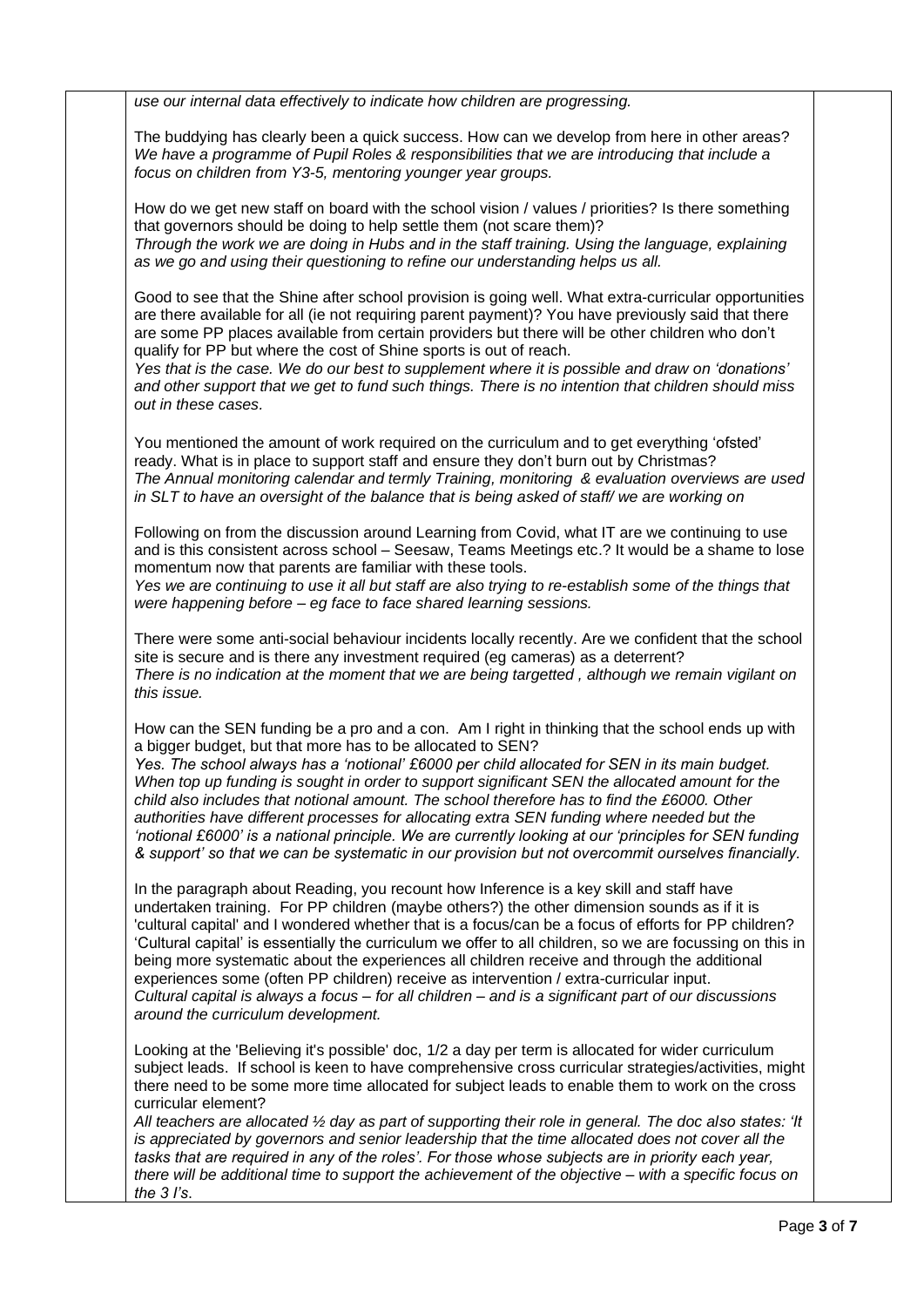|     | <b>Comments from Governors</b><br>Suggestion of running open events to help promote school to increase numbers. Working with<br>local nurseries to get them involved on the school site (eq with sports events) so that parents get<br>familiar with the school.                                                                                                                                                                                                                                                                                                                                  |    |
|-----|---------------------------------------------------------------------------------------------------------------------------------------------------------------------------------------------------------------------------------------------------------------------------------------------------------------------------------------------------------------------------------------------------------------------------------------------------------------------------------------------------------------------------------------------------------------------------------------------------|----|
|     | School security/cyber safety<br>School has a contract with Trading with Schools, managed by BCC and they manage the security<br>of the IT network. . In terms of safeguarding, DF receives reports if anything occurs within our<br>network that needs attention (for example, if certain key words are searched).                                                                                                                                                                                                                                                                                |    |
|     | <b>Curriculum update</b><br>DH presented an update on his curriculum work. Sessions with staff have been held and will<br>continue to be done as this work progresses. The driver for the Curriculum will be on what we can<br>learn from Bristol and linking content to the local area as far as possible. This will reflect the<br>history and geography of the area and use those local connections as a springboard to explore<br>the wider world. . The aim is to have made significant progress on consistency of approach by T3<br>but then focus on individual subjects in a 3 year cycle |    |
|     | Governors stressed the link between the school's 2 rivers symbol/wording as an important factor<br>in supporting the above work.                                                                                                                                                                                                                                                                                                                                                                                                                                                                  |    |
|     | Quality of Education committee will continue to support this work going forward.                                                                                                                                                                                                                                                                                                                                                                                                                                                                                                                  |    |
|     | <b>Systematic Synthetics Phonics</b><br>There is an audit taking place to support the move to a new phonics programme. AQ & SJP<br>taking the lead within school on this. More of an update on this in the January FGB meeting.                                                                                                                                                                                                                                                                                                                                                                   |    |
|     | The Governors thanked all school staff for their continued hard work.                                                                                                                                                                                                                                                                                                                                                                                                                                                                                                                             |    |
| 135 | Key document sign off                                                                                                                                                                                                                                                                                                                                                                                                                                                                                                                                                                             |    |
|     | 135.1 SDP                                                                                                                                                                                                                                                                                                                                                                                                                                                                                                                                                                                         |    |
|     | Committees should continue to review within meetings. DF will send a final version by the end of<br>this week.                                                                                                                                                                                                                                                                                                                                                                                                                                                                                    | DF |
|     | 135.2 Scheme of Delegation<br>Agreed and signed off for 2021-22 by FGB.                                                                                                                                                                                                                                                                                                                                                                                                                                                                                                                           |    |
| 136 | <b>Governor Updates</b>                                                                                                                                                                                                                                                                                                                                                                                                                                                                                                                                                                           |    |
|     | 136.1 Governor Organisation<br>The Chair and Vice Chairs have been re-elected by a virtual vote completed ahead of the meeting.<br>Bridget Davies will continue as FGB Chair with Jema Ball and Helena Richards as Vice Chairs for<br>2021-22. The FGB thank them for their continued involvement.                                                                                                                                                                                                                                                                                                |    |
|     | The 2021-22 Governing Board is as follows:                                                                                                                                                                                                                                                                                                                                                                                                                                                                                                                                                        |    |
|     |                                                                                                                                                                                                                                                                                                                                                                                                                                                                                                                                                                                                   |    |
|     |                                                                                                                                                                                                                                                                                                                                                                                                                                                                                                                                                                                                   |    |
|     |                                                                                                                                                                                                                                                                                                                                                                                                                                                                                                                                                                                                   |    |
|     |                                                                                                                                                                                                                                                                                                                                                                                                                                                                                                                                                                                                   |    |
|     |                                                                                                                                                                                                                                                                                                                                                                                                                                                                                                                                                                                                   |    |
|     |                                                                                                                                                                                                                                                                                                                                                                                                                                                                                                                                                                                                   |    |

 $\overline{\phantom{a}}$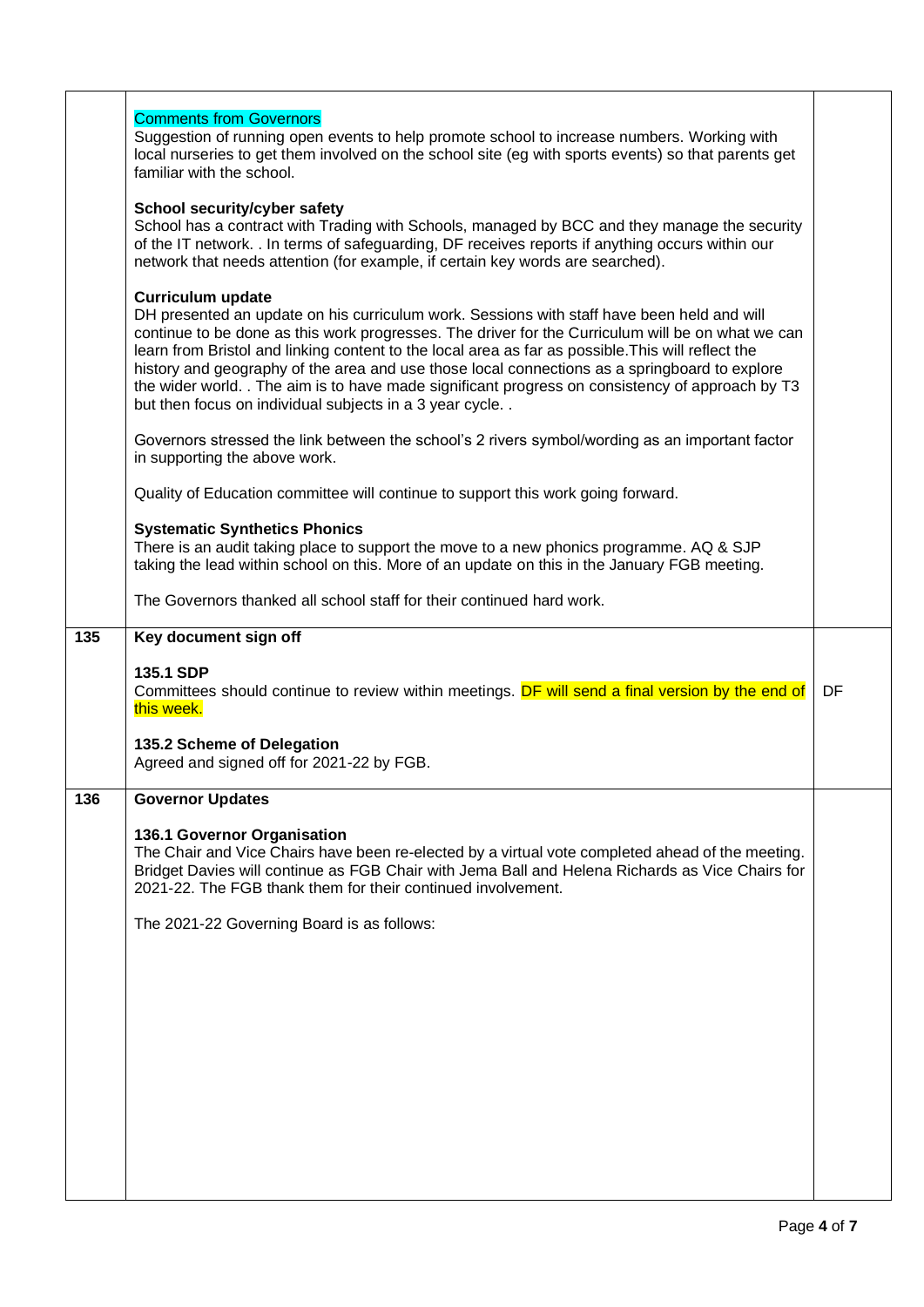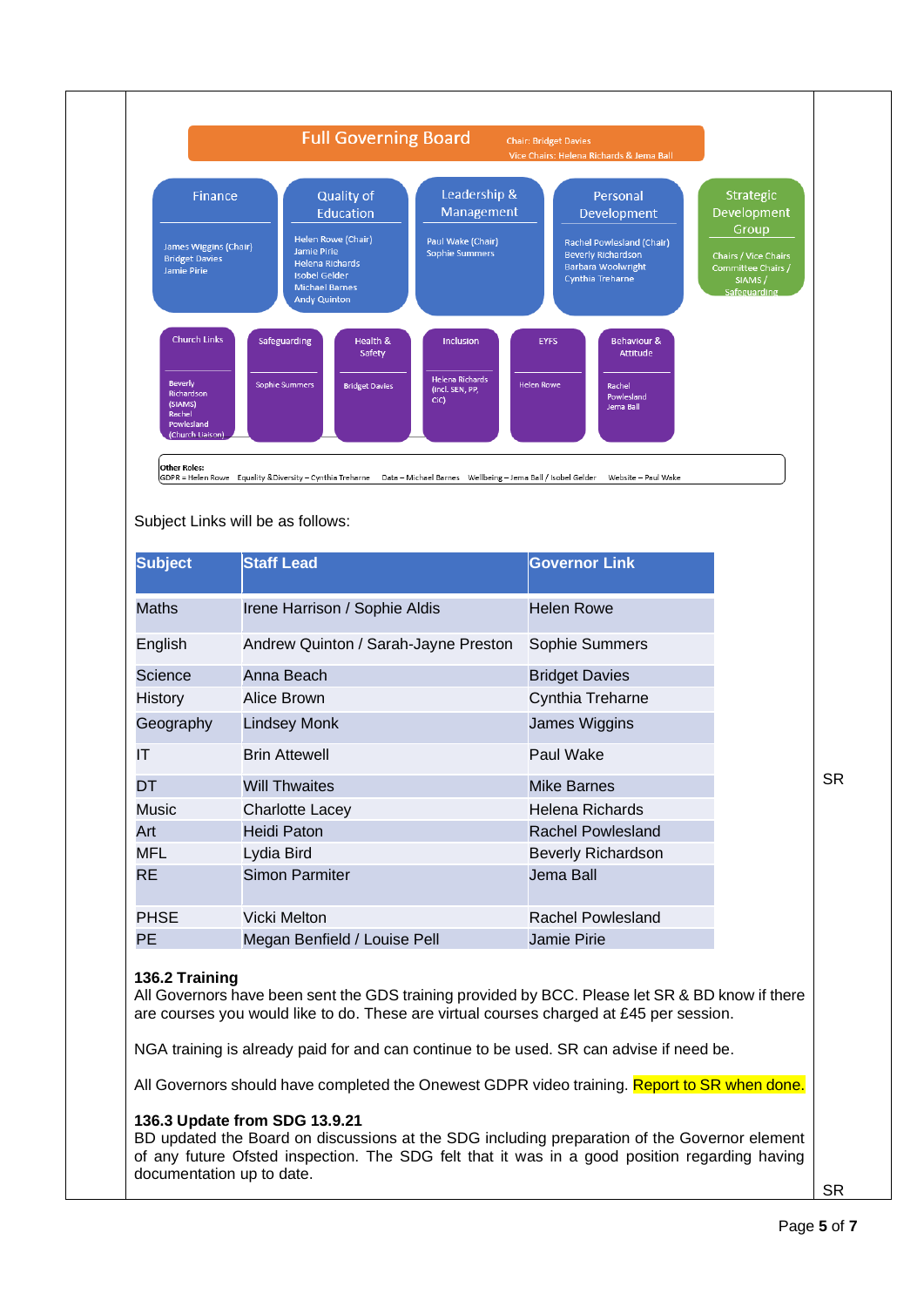|     | HR and HRi attended an update session from BCC on Ofsted Preparation for Governing Boards<br>and will circulate notes to the SDG after this meeting highlighting areas that need review.                                                                                                                                                                                                                                                                                                                            | <b>SR</b>  |
|-----|---------------------------------------------------------------------------------------------------------------------------------------------------------------------------------------------------------------------------------------------------------------------------------------------------------------------------------------------------------------------------------------------------------------------------------------------------------------------------------------------------------------------|------------|
|     | 136.4 Governor Webpage<br>JP undertook some work during the summer to suggest improvements to the Governor page on                                                                                                                                                                                                                                                                                                                                                                                                  |            |
|     | the website. They include:<br>Right at the top of the page we're missing an intro paragraph that states our purpose, what                                                                                                                                                                                                                                                                                                                                                                                           | <b>ALL</b> |
|     | we're here to do.<br>Should then be followed by "who we are and our roles", i.e. "parent governor", an up-to-<br>date picture, and what committees/subjects/links we focus on.                                                                                                                                                                                                                                                                                                                                      |            |
|     | Underneath "who we are" we should say how much we'd love to hear feedback etc.<br>$\bullet$<br>Move some of the additional content on our website to a pdf. For example, "what is a<br>school governor?"                                                                                                                                                                                                                                                                                                            |            |
|     | Organisational structure should be updated to an org chart and uploaded as a pdf in its<br>own section.                                                                                                                                                                                                                                                                                                                                                                                                             |            |
|     | SR will work with school office to take these forward.                                                                                                                                                                                                                                                                                                                                                                                                                                                              |            |
|     | 136.5 GovernorHub<br>SR will continue with our set up on GovernorHub, the aim to have Nov FGB documents available<br>on GH. Information on training for the site will follow soon.                                                                                                                                                                                                                                                                                                                                  |            |
|     | 136.6 Guidance for subject leads<br>HR to update the standard list of areas to cover / questions to ask with SL's. All Governors should<br>try to arrange a meeting with their SL this term.                                                                                                                                                                                                                                                                                                                        |            |
|     | 136.7 Virtual v in person meetings<br>The aim is to meet face to face for FGB meetings from now onwards, provided all members have<br>had a negative LFT. Windows will be opened and distance seating will be in place as best we can.<br>Committees can choose to meet in person or virtually using teams.                                                                                                                                                                                                         |            |
| 137 | <b>Policies</b>                                                                                                                                                                                                                                                                                                                                                                                                                                                                                                     |            |
|     |                                                                                                                                                                                                                                                                                                                                                                                                                                                                                                                     |            |
|     | 137.1 Admissions Policy<br>AS updated the FGB on the 2022-23 Admissions Policy as edited and approved by the L&M<br>committee. The FGB agreed to sign off this policy and it will now be live on the school website.                                                                                                                                                                                                                                                                                                |            |
| 138 | <b>Committee Reports</b>                                                                                                                                                                                                                                                                                                                                                                                                                                                                                            |            |
|     | 138.1 Finance (HR & JW)<br>July Management Accounts were presented.<br>The school ended the year in deficit similar to the forecast and the final numbers will be available<br>in October. Variations in spend and income were highlighted. There is no concern about the year<br>end result but reduction in pupil numbers in Reception this year will have a significant impact in<br>future years, something the Finance Committee and then FGB will need to consider in their strategic<br>planning.            |            |
|     | Review of top 10 'musts' from Academies Handbook & update on changes<br>AS presented this to the FGB as well as an update on the changes within the handbook. Confirming<br>that the guidance is that the FGB does not include Staff Governors from 22-23 onwards. The<br>Governors feel this is a great shame but will discuss during the year how to ensure that staff are<br>still present at meetings where possible and that their views continue to be represented. .<br>The top 10 musts were agreed by FGB. |            |
|     | Governors asked for clarification over the year pupil numbers are taken from?<br>School confirmed a census record is taken in October to supply numbers for funding for the next<br>academic year.                                                                                                                                                                                                                                                                                                                  |            |